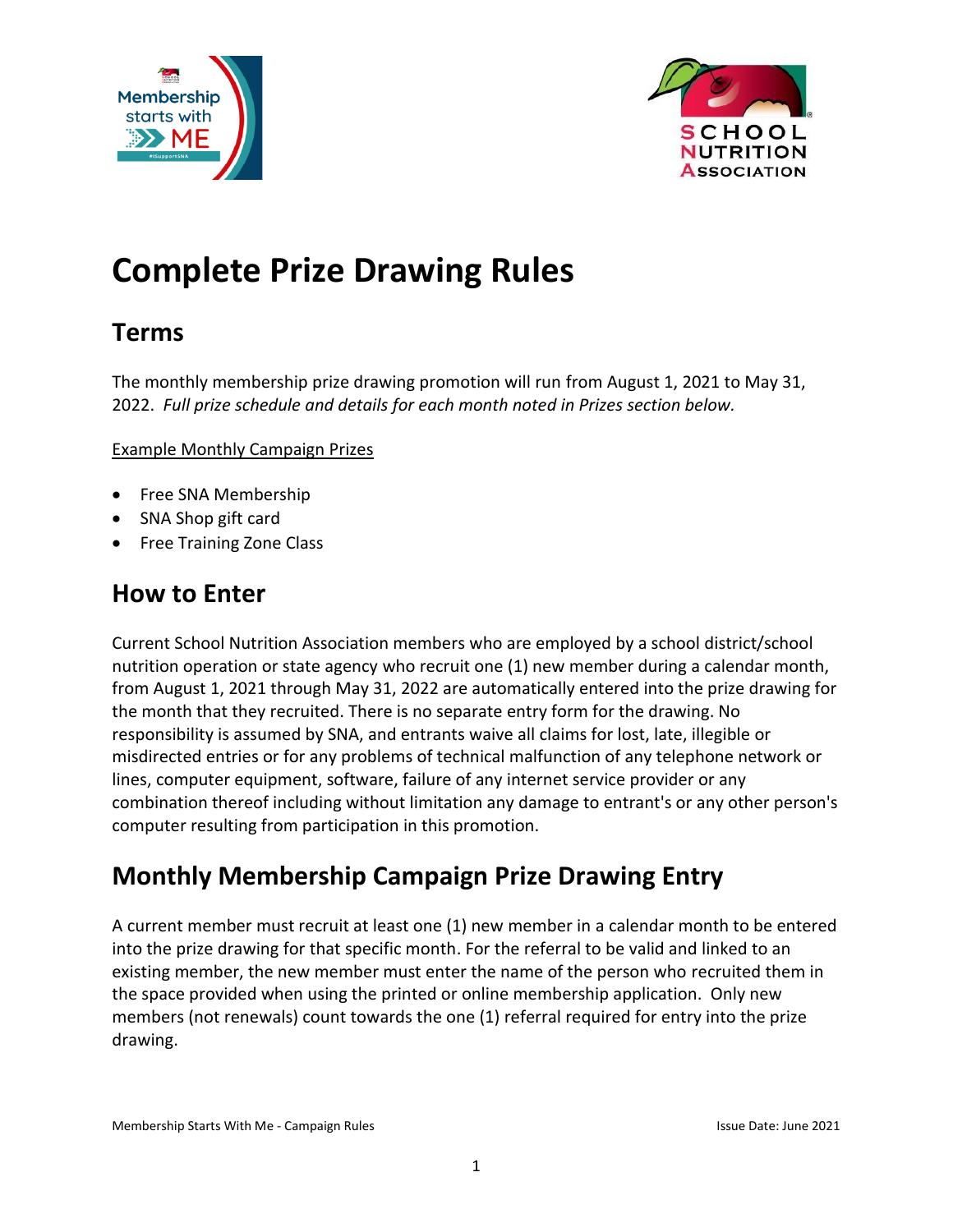



### **Prizes**

One of three (3) possible prizes will be awarded to the randomly selected winner each month (August through May). The full monthly prize schedule is noted below\*. The possible prizes are *(1). Free SNA Membership* – renewal of winner's current membership at no cost (includes national dues, state dues and processing fee). *(2). SNA Shop Gift Card* – winner will receive one (1) \$100 gift card valid for any purchase from the SNA Shop. *(3). Free SNA Training Zone class* – winner will receive access to complete one (1) Training Zone class at no cost (up to \$100 value). Prize winners will also be featured on SNA social media platforms each month.

#### **Monthly Prize Schedule**

- August 2021 Free SNA Membership
- September 2021 \$100 SNA Shop Gift Card
- October 2021 Free Training Zone Class
- November 2021 Free SNA Membership
- December 2021 \$100 SNA Shop Gift Card
- January 2022 Free Training Zone Class
- February 2022 Free SNA Membership
- March 2022 \$100 SNA Shop Gift Card
- April 2022 Free Training Zone Class
- May 2022 Free SNA Membership

\*Prizes subject to change.

### **Prize Drawing**

Winners selected in a random drawing to be conducted on or about the 15<sup>th</sup> of each month (August to May). Monthly winner will be notified by email within 5 business days of drawing date. A prize winner may choose to decline the prize upon notification if they so wish. If SNA is unable to contact potential winner by email or if any potential winner fails to respond to the prize notification within 14 days of issuance of notification or if any winner fails to comply with any of the requirements, an alternate winner shall be selected through another random drawing. If, in SNA's opinion, there is any suspected or actual evidence of electronic or nonelectronic tampering with any portion of the contest, or if technical difficulties compromise the integrity of the promotion, SNA reserves the right to terminate the promotion and conduct a